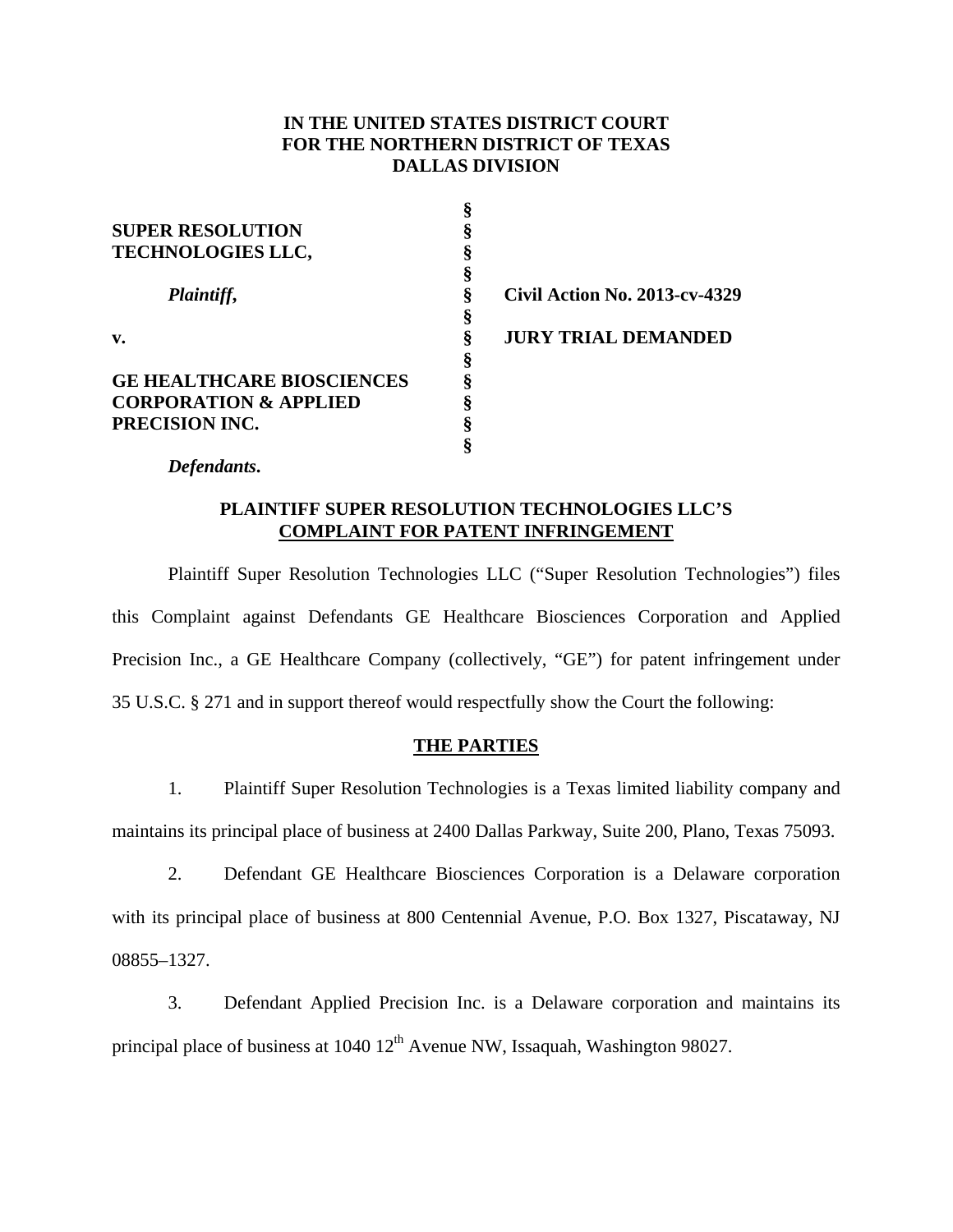#### **JURISDICTION AND VENUE**

4. This is an action for patent infringement arising under the patent laws of the United States, Title 35, United States Code. This Court has exclusive subject matter jurisdiction over this case for patent infringement under 28 U.S.C. § 1338.

5. Venue is proper in the Northern District of Texas under 28 U.S.C. §§ 1391 and 1400(b).

6. This Court has personal jurisdiction over GE. GE has conducted and does conduct business in the State of Texas. GE, directly or through subsidiaries or intermediaries (including distributors, retailers, and others) ships, distributes, offers for sale, sells, and advertises its products and/or services in the United States, the State of Texas, and the Northern District of Texas. As described below, GE has sold products specifically designed to be used in an infringing manner to its customers in the State of Texas, including in this District. GE has committed acts of patent infringement within the State of Texas and more specifically, within the Northern District of Texas.

#### **ASSERTED PATENTS**

7. On February 7, 2012, United States Patent No. 8,110,405 ("the '405 patent") entitled "Fluorescent Nanoscopy Method" duly and legally issued with Andrey Alexeevich Klimov, Dmitry Andreevich Klimov, Evgeniy Andreevich Klimov, and Tatiana Vitalyevna Klimova as the named inventors. Super Resolution Technologies owns all rights, title, and interest in the '405 patent, including all rights to recover damages for infringement of the '405 patent. A copy of the '405 patent is attached as Exhibit A.

2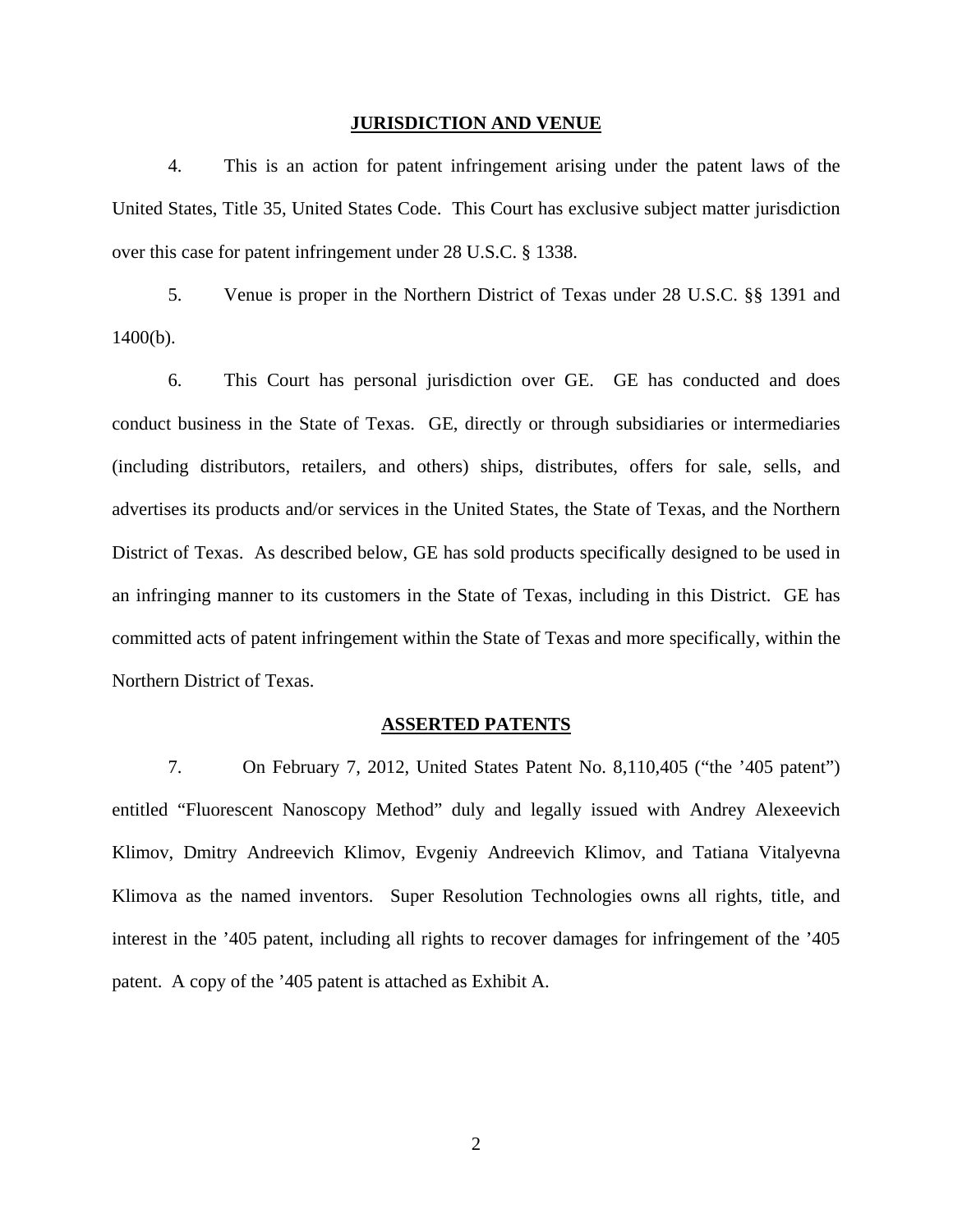## **COUNT I INFRINGEMENT OF THE '405 PATENT BY GE**

8. Super Resolution Technologies incorporates by reference paragraphs 1–7 above as if set forth fully herein. As described below, GE has infringed and/or continues to infringe the '405 patent.

9. GE sells, offers to sell, and uses a super-resolution microscope system referred to as OMX with Monet localization microscopy—specific models include at least the OMX V4 Monet and OMX V4 MX systems, on each of which Monet localization is standard, and OMX V4SI and OMX V4 Blaze systems with Monet localization as an option—collectively these systems are herein referred to as "OMX systems." GE describes the Monet localization imaging process (herein referred to as "Monet imaging") as follows:

Localization microscopy has its foundation in single molecule imaging techniques which determine the position of fluorophores by statistically determining their position within an image. With localization microscopy, only one (or a few) fluorophores is allowed to fluoresce at a given time. Control of the fluorescence is achieved through the use of photoactivatable proteins, photoswitchable dyes or ground state depletion systems.

Monet localization microscopy use a proprietary algorithm that is able to determine the location of the fluorophores in overlapping diffraction limited spots. This differs from other localization microscopy techniques which rely on single Gaussian fitting models.

 Deltavision OMX V4 Systems Brochure at 5 (attached as Exhibit B). GE's own use of OMX systems to perform Monet imaging directly infringes at least claim 1 of the '405 patent, in accordance with 35 U.S.C. § 271(a).

10. GE has demonstrated Monet imaging with OMX systems for customers and/or potential customers. For example, GE demonstrated Monet imaging with an OMX system at the Emory Winship Cancer Institute June 18–28, 2013. GE's use of OMX systems to perform Monet imaging, including at least in the above-described demonstration, directly infringes at least claim 1 of the '405 patent.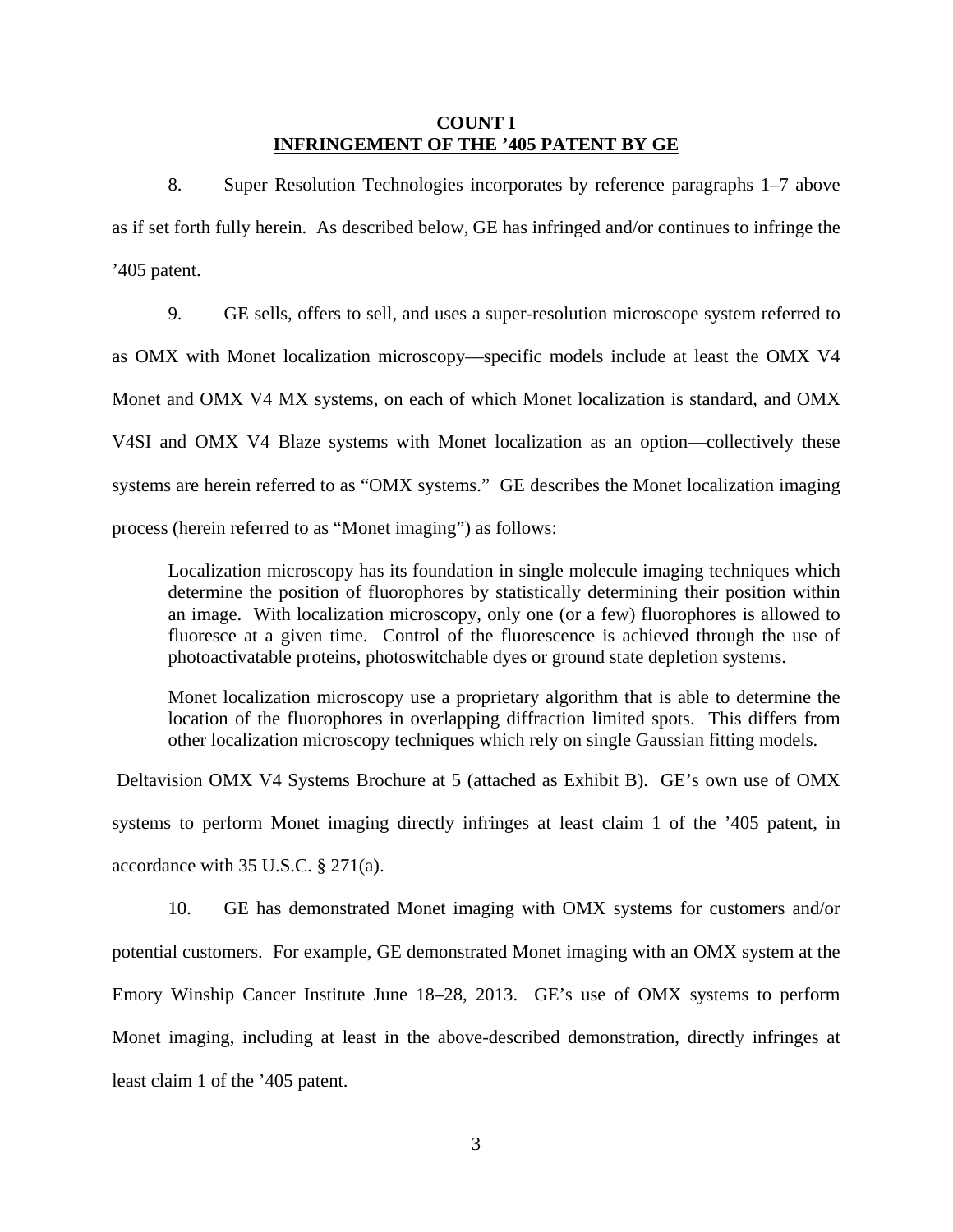11. On March 8, 2013, Yves Dubaquie, Managing Director GE Healthcare emailed Dmitry Klimov, one of the inventors of the '405 patent, requesting more information regarding the patented technology. Mr. Klimov, Mr. Dubaquie, and others from GE have engaged in a series of correspondence since then regarding the patented technology. By at least March 25, 2013, GE, via an email to Mr. Dubaquie, had notice of the '405 patent, which it confirmed it reviewed. GE therefore had notice of the '405 patent.

12. On information and belief, GE collaborates with customers to assist them in performing Monet imaging, including at least researchers in the Department of Biophysics at UT Southwestern Medical Center, which is located within the Northern District of Texas.

13. Further, GE sells OMX systems to customers and instructs customers on how to use OMX systems to perform Monet imaging. GE provides links to instructive articles and video tutorials on its website, and those of its agents, that instruct GE's customers on Monet imaging, including how to perform such imaging. GE sold an OMX system to the UT Southwestern Medical Center, which is located within the Northern District of Texas. On information and belief, GE has instructed and/or made available or provided instructive articles, videos, and/or manuals to researchers at the UT Southwestern Medical Center who have used and/or currently use the OMX system to perform Monet imaging.

14. GE has sold and/or is selling OMX systems to other customers throughout the United States and has instructed and/or is instructing its customers to use OMX systems to perform Monet imaging. GE therefore indirectly infringes by inducing infringement by others, such as OMX system end-user customers, in accordance with 35 U.S.C. § 271(b), because GE has actively induced and/or is inducing its customers to directly infringe the '405 patent.

15. Based on GE's prior notice of the '405 patent and/or its willful blindness to the

4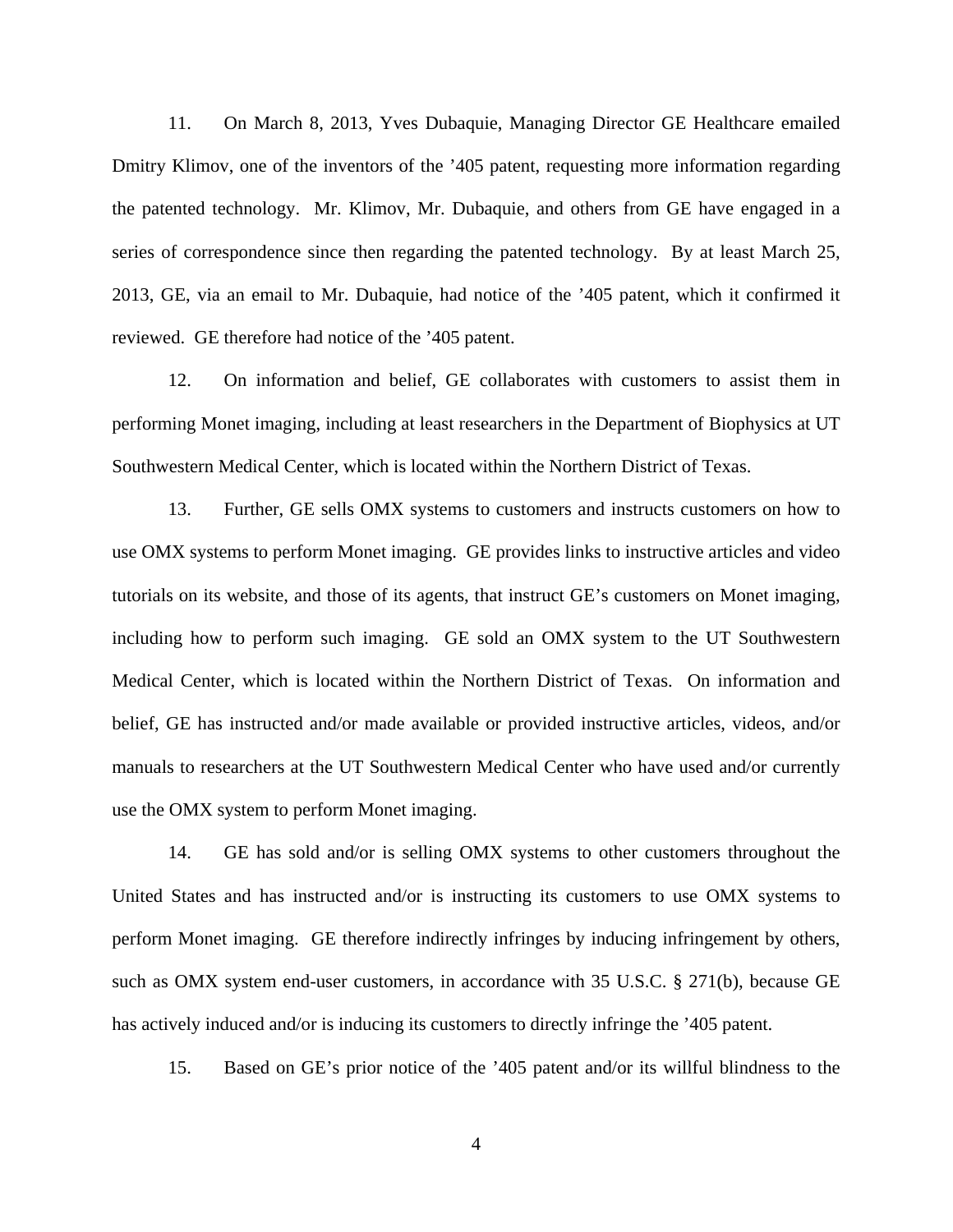'405 patent, GE's infringement of the '405 patent has been willful.

## **DEMAND FOR JURY TRIAL**

Super Resolution Technologies demands a jury for all issues so triable.

### **PRAYER FOR RELIEF**

WHEREFORE, Super Resolution Technologies prays for the following relief:

1. A judgment that GE has directly infringed the '405 patent and induced infringement of the '405 patent;

2. A preliminary and permanent injunction preventing GE and its respective officers, directors, agents, servants, employees, attorneys, licensees, successors, and assigns, and those in active concert or participation with any of them, from directly infringing or inducing the infringement of the '405 patent;

3. A judgment that GE's infringement of the '405 patent has been willful;

4. A ruling that this case be found exceptional under 35 U.S.C. § 285, and a judgment awarding Super Resolution Technologies its attorney's fees in prosecuting this action;

5. A judgment and order requiring GE to pay Super Resolution Technologies' damages under 35 U.S.C. § 284, including supplemental damages for any continuing post-verdict infringement up until the entry of final judgment, with an accounting, as needed, and treble damages for willful infringement as provided for by 35 U.S.C. § 284;

6. A judgment and order requiring GE to pay Super Resolution Technologies the costs of this action (including all disbursements);

7. A judgment and order requiring GE to pay Super Resolution Technologies prejudgment and post-judgment interest on the damages awarded;

8. A judgment and order requiring that, in the event a permanent injunction

5